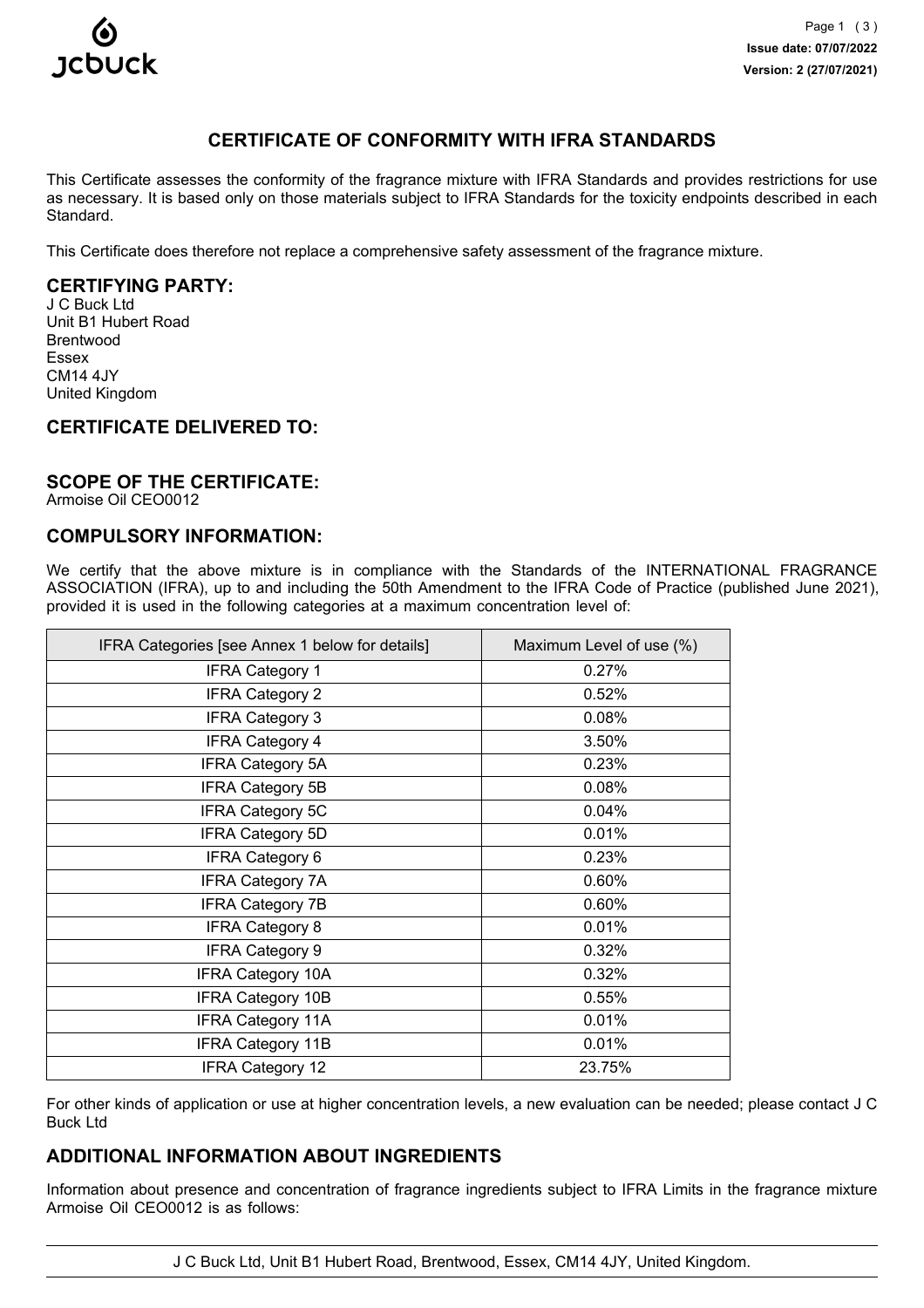

| Materials with an IFRA limit: | $CAS$ number(s): | Concentration (%) in the<br>fragrance mixture |
|-------------------------------|------------------|-----------------------------------------------|
| Carvone                       | $99-49-0$        | $0.2000\%$                                    |
| Eugenol                       | $97-53-0$        | $0.2000\%$                                    |
| Geraniol                      | $106 - 24 - 1$   | 1.0000%                                       |
| alpha-Thujone                 | 546-80-5         | 40.0000%                                      |
| beta-Thujone                  | 471-15-8         | 7.0000%                                       |

Regulatory Affairs Department